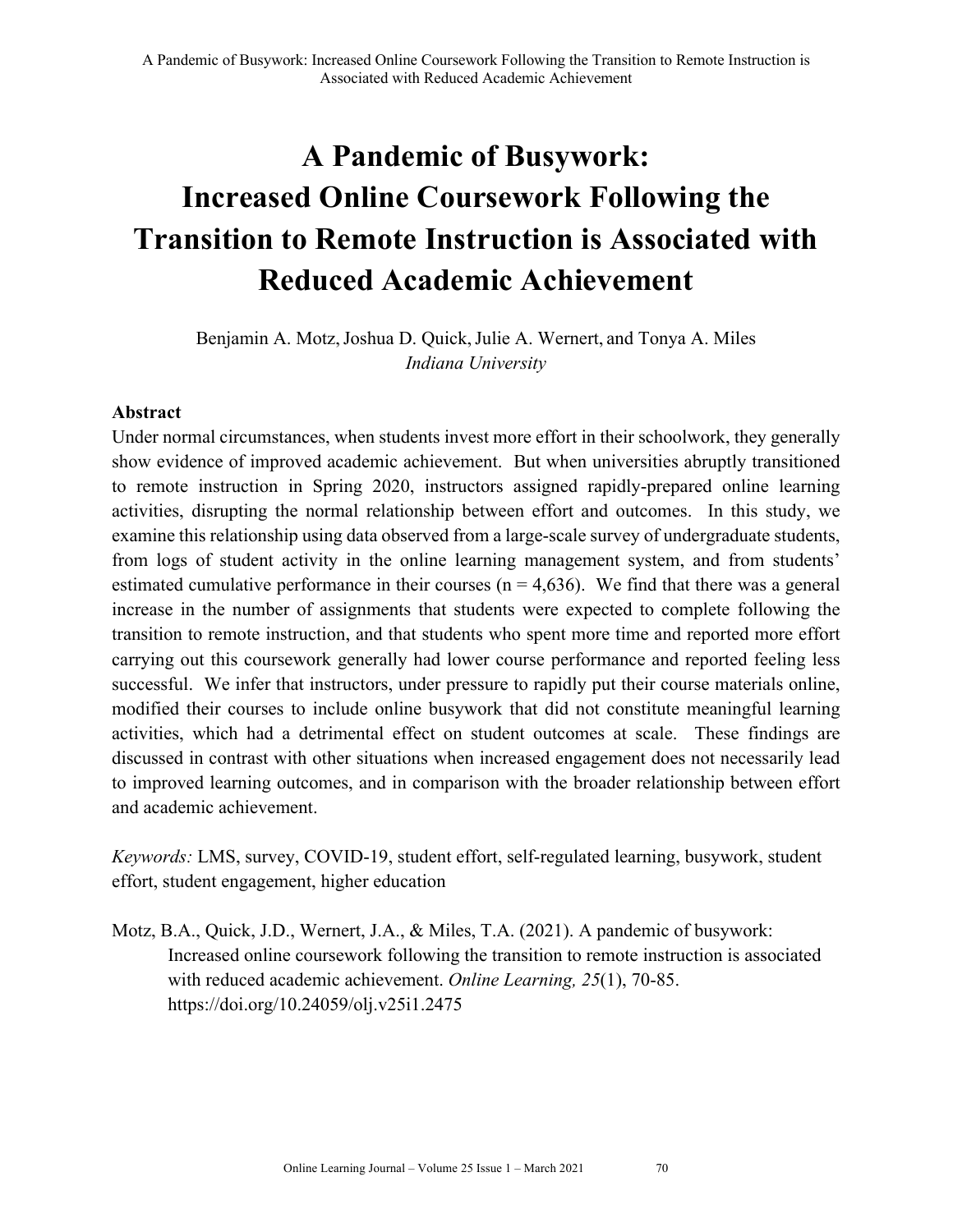## **A Pandemic of Busywork: Increased Online Coursework Following the Transition to Remote Instruction is Associated with Reduced Academic Achievement**

In March 2020, the COVID-19 pandemic forced colleges to suspend in-person instruction and rapidly transition to remote instruction (Mervosh & Swales, 2020). In doing so, instructors were asked to immediately replace their planned classroom activities with substitute activities that students could carry out remotely, while aiming to preserve the integrity of their courses and learning outcomes. Lessons that would have normally taken place in lectures, laboratories, discussions, or studios were necessarily replaced by online assignments, in many cases by instructors with scant experience teaching online (Carey, 2020). Students underwent a corresponding contortion, as classroom and other forms of in-person learning transitioned fully toward effort invested in online homework. In this study, we examine the effects of higher education's rapid and unprecedented shift to remote instruction on college-student effort and academic achievement.

Considering that remote instruction, by definition, involves learning activities performed outside the classroom, we see relevance to long-standing research on the efficacy of homework (Trautwein & Köller, 2003). Large-scale research studies have historically observed that the amount of time spent on schoolwork carried out at home is positively correlated with student achievement (Cooper, 1989; Keith, 1988), and that this correlation becomes stronger with higher academic levels. If this is the case, the collegiate pivot toward online homework during remote instruction might have the potential to effectively facilitate student progress and academic continuity when classrooms were closed. However, if there is a causal relationship between these variables, the direction of the causal influence is not so clear. High achieving students may elect to spend more time on their homework, or may simply elect to take courses with workloads that demand more time. More recent research suggests that the introduction of homework can result in achievement gains, and completing this homework is beneficial for student learning, but when controlling for the amount of homework assigned, increasing the amount of time spent on this homework may be less consequential (Trautwein, 2007).

At the college level, largely enabled by clickstream data passively recorded in large-scale educational technology platforms, it is possible to take a more holistic view of student effort and behavior within online learning environments. Rather than narrowly measuring the self-reported time invested in specific tasks or assignments, these newer measures (often associated with the field of *learning analytics*; Lang et al., 2017) examine patterns of activity and cumulative time spent within an online learning management system (LMS). Such measures are commonly viewed through the broader framework of self-regulated learning, such that the quality and extent of activity can provide a composite measure of a student's motivation, engagement, time management, learning strategies, study behavior, and more (Roll & Winne, 2015; Winne, 2017). In general, studies find that these objective measures of a student's LMS activity are positively associated with engagement and achievement (Cerezo et al., 2016; Conijn et al., 2017; Joksimović et al., 2015; You, 2016; Yu & Jo, 2014), even when controlling for the amount of work assigned within a course (Motz et al., 2019).

Given these patterns, college instructors, facing the reality of transitioning all their course materials online in a short period of time, would have been well-justified in prioritizing the development of activities to help their students stay engaged during the period of remote instruction. Moreover, research on past disruptions to college teaching suggests that maintaining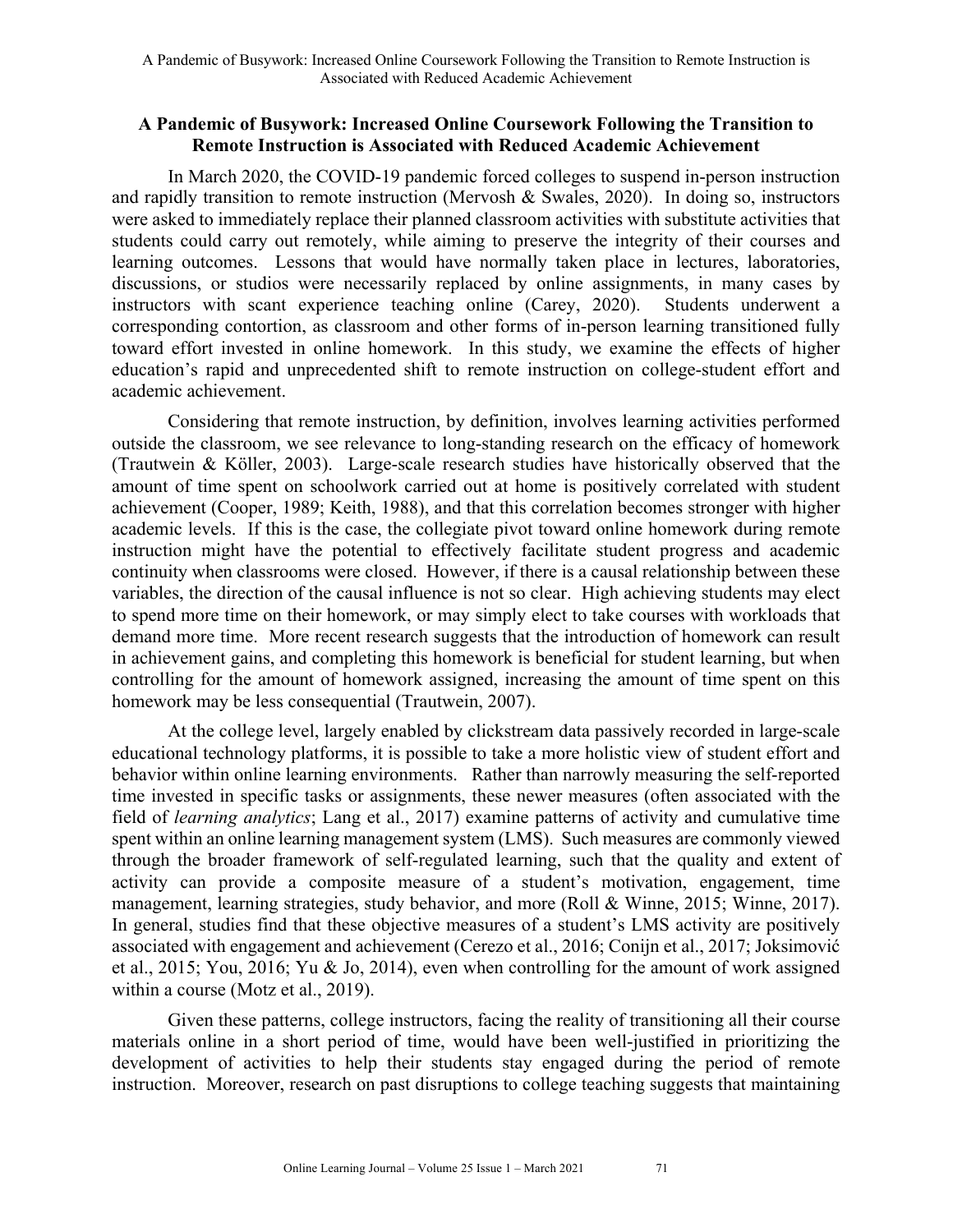student engagement in their studies is a critical component of academic continuity (Day, 2015; SchWeber, 2013).

However, engagement for the sake of engagement is not a constructive aim. The benefit of student engagement for student achievement typically requires that the student's effort is invested in meaningful activities that are clearly connected with to-be-assessed learning outcomes. Learning activities are perceived as meaningful in relationship to specific learning goals, and if an activity is distal from a learning goal, the benefits of effort and engagement are muddied. For example, the benefit of a homework assignment depends on the quality of the assignment in relationship to its intended learning objectives (Dettmers et al., 2010; Rosário et al., 2018; Sun et al., 2019). If instructors prepared online learning activities in a hurried manner aimed at keeping students loosely engaged, but perhaps lacked the expertise in online course design to help students understand how effort on these activities would advance their learning, there is reason to believe that the conventional relationships between effort, engagement, and achievement would be disrupted.

The term "busywork" is used sparingly in the education research literature, but it loosely refers to activities that are perceived to occupy time but not promote learning (Malikow, 2007). Students might perceive an activity as busywork if a connection between effort invested in the activity and one's learning goals is unclear, even if the activity itself is intellectually stimulating (White, 2009). In this way, the term busywork should not be interpreted as a judgment of the actual or potential value of an activity, but rather as a label indicating students' *perception of an activity's value* for academic progress.

For the current study, we explore these relationships using data collected from a large-scale survey distributed to a population of college-level learners across nine college campuses. To corroborate students' self-reported effort and achievement, we join these survey responses to institutional records of student activity and performance within their LMS course sites. By analyzing these existing data, our goal is to better understand the association between student effort during the period of remote instruction and student achievement during that same time period.

## **Methods**

The current study was exploratory, and data were not initially collected to confirm or test a specific hypothesis. The specific survey items and student behaviors under analysis, described below, were identified during preliminary review of broad trends in student responses to closedand open-ended survey questions. De-identified raw data from this study, as well as analysis scripts for producing all summaries, graphics, and statistics presented in this manuscript, are publicly available at https://osf.io/qwsrk/.

## **Participants and Procedure**

Shortly after the end of the Spring 2020 semester, we deployed an online survey (via Qualtrics; Provo, UT) to all students over 18 years of age who were enrolled in a credit-bearing undergraduate course at any Indiana University (IU) campus, who had not registered Family Educational Rights and Privacy Act (FERPA) restrictions on their student directory listing, and who were not dual credit students (i.e., high school students taking college coursework). Invitations were distributed to the full census of all eligible students via email to students' official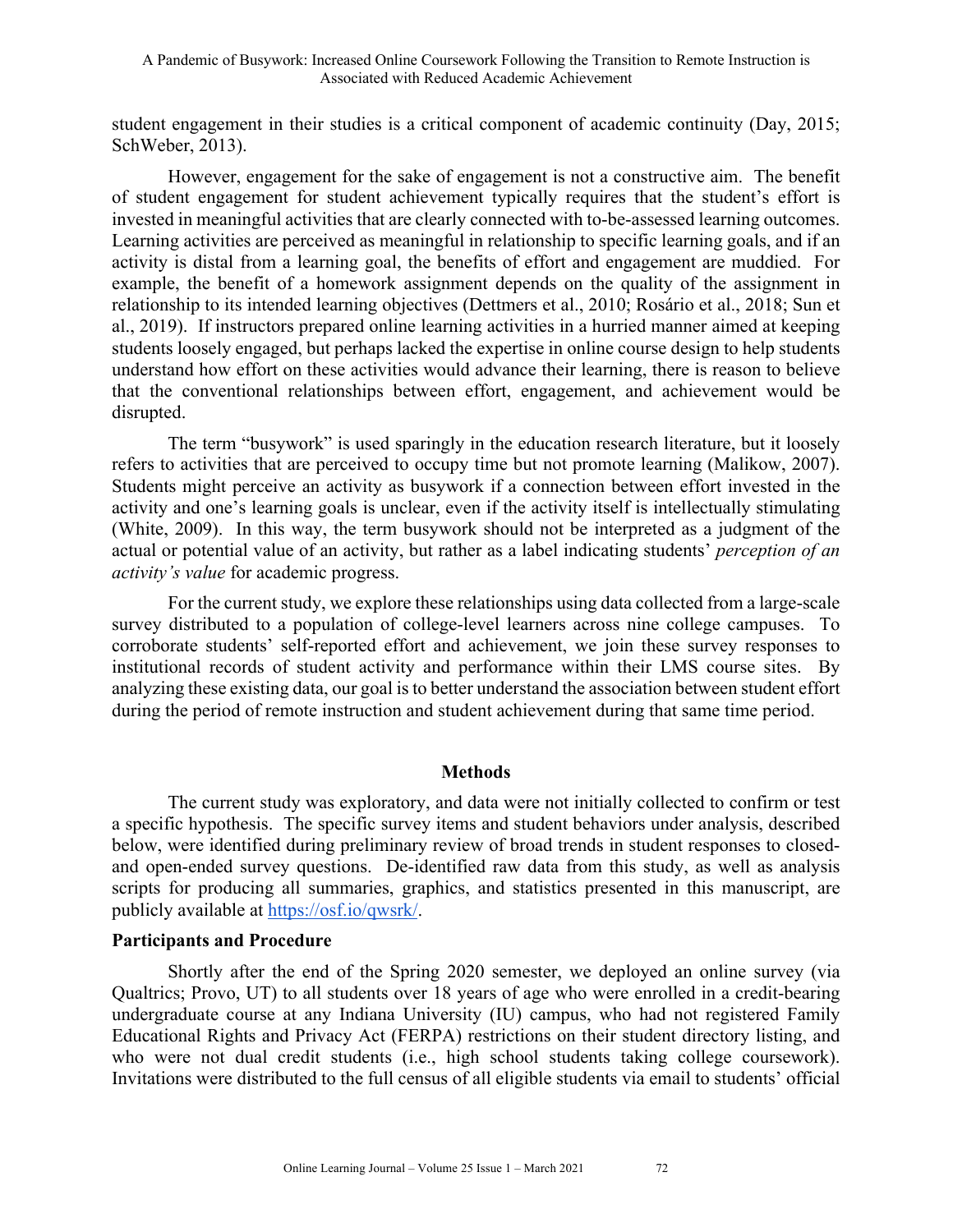university email addresses, and nonrespondents were sent up to four email reminders during a four-week deployment.

In total, 66,826 eligible students were invited to participate. Of which, 6,156 students provided partial or complete responses, for an overall response rate of 9.2%. Due to legal and compliance restrictions on research data collected overseas, students responding from nondomestic IP addresses were filtered before entering the survey, and respondents with domestic IP addresses who indicated they were not currently residing in the United States were excluded (n=8). Additionally, respondents were invited to release their records from the learning management system (Canvas; Instructure, Salt Lake City, UT) for analysis in combination with their survey response; students who did not provide this release were also excluded from the current study (n=1,465; 23.8%). Finally, students whose course enrollments had no associated Canvas sites were also excluded (n=47; often internship, research, independent-study, or workstudy enrollments), leaving a final sample of 4,636 unique students, with representation from all nine of Indiana University's campuses. These participants were 70.9% female, 27.5% male, and 1.6% other or prefer not to answer, and were 13.8% freshman, 22.8% sophomore, 23.6% junior, 37.2% senior, and 0.4% other or non-degree-seeking. In summary, the current sample is further along in their academic progress, more likely to be female, and less likely to be international than the general university population. The total time taken to respond to the full survey was an average of 12.7 minutes.

## **Survey Instrument**

The full survey questionnaire was wide ranging, and included topics and themes beyond the scope of the current study. Survey topics were identified from scholarly literature on higher education and from consultation with diverse constituencies of faculty leadership, students, and instructional design experts. Survey items were written specifically with the goal of understanding how the transition to remote instruction due to COVID-19 affected college students along a variety of dimensions, and a full analysis of these results is beyond the scope of any single research article. Survey items and flow were developed in consultation with the Indiana University Center for Survey Research, and the questionnaire was field tested with 20 students prior to deployment. The full survey instrument is available at https://osf.io/n6gqm/ and de-identified responses to all closed-ended survey items (including those not included in the current study) are available at https://osf.io/zdxge/.

For the current study, we focus on three specific survey questions (with their associated question id numbers): *It took more effort to complete my coursework* (id 37); *I felt I was successful as a college student* (id 30); and *I earned lower grades than I expected* (id 36). Each of these questions was preceded by the heading, "After courses transitioned to remote instruction…" Responses were on a five-point scale of agreement (strongly disagree, disagree, neither agree nor disagree, agree, strongly agree). These appeared on questionnaire pages 3 and 4. Respondents were not required to answer survey items to proceed, and the actual number of responses to each question ranges from 4,323 to 4,371. Missing responses are ignored in subsequent analyses.

## **Learning Management System (LMS) Records**

All respondents who are included in the current study provided a digital signature at the start of the survey, giving permission for members of the study team to access specific elements of their private student information contained in the Canvas learning management system (LMS) for the purposes of this study. This release included their enrollment status in Canvas course sites,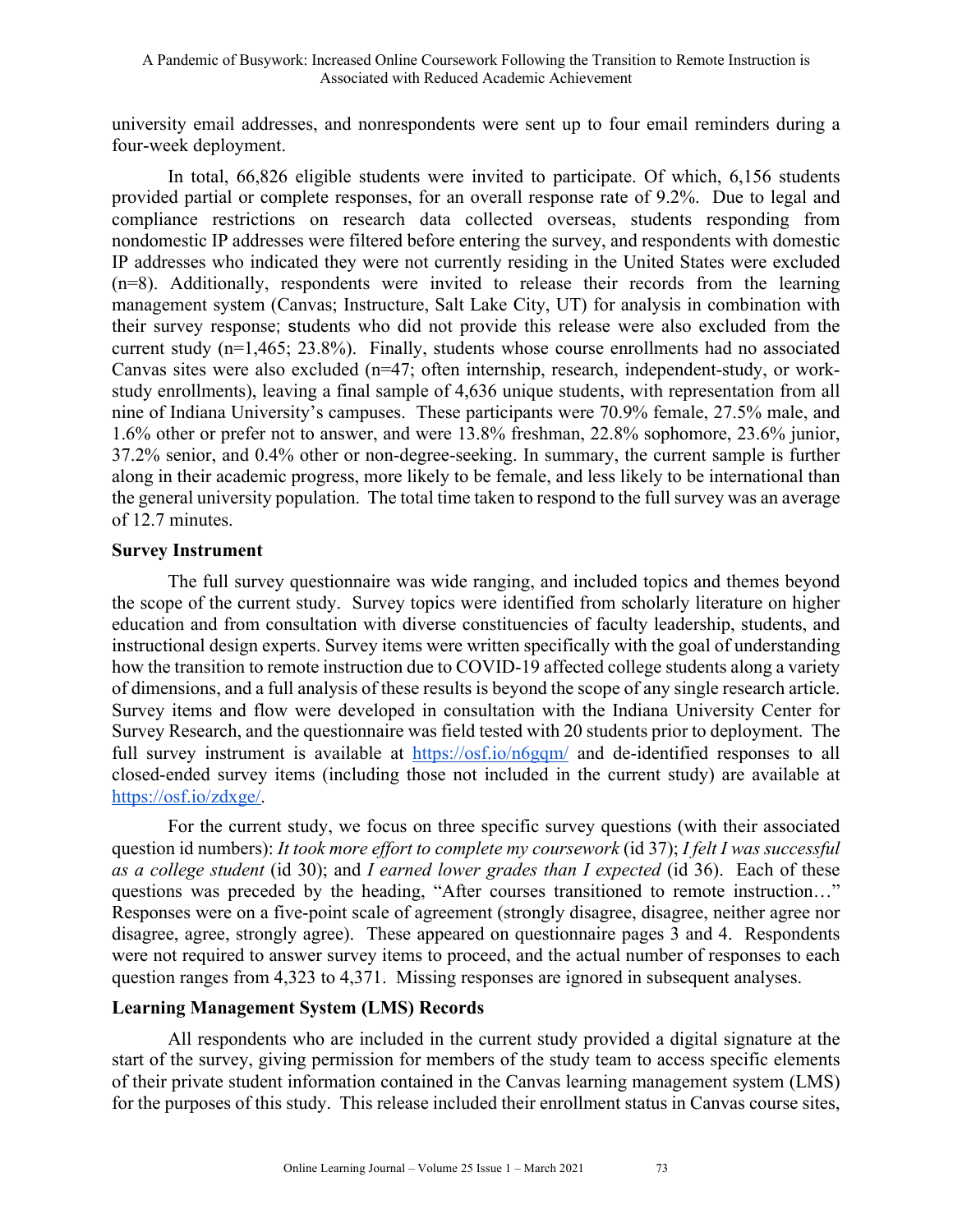the times when they accessed content in Canvas, and additional details of assignments, submissions, and grades within Canvas. We queried these students' Canvas records from the Spring 2020 semester using a data platform provided by the Unizin Consortium (Unizin Consortium, 2020). From these records, we computed four measures: navigation time, number of events, number of assignments, and estimated course score.

- *Navigation time* was computed as the cumulative time, in minutes, between web browser navigation events in the LMS, excluding any measured durations between navigation events greater than or equal to 25 minutes (which were likely to be periods of inactivity), and excluding durations between web browser sessions (Baker et al., 2020).
- *Number of events* was the cumulative number of actions performed within the LMS, including navigation events, submitting assignments, uploading files, etc.
- *Number of assignments* was the cumulative number of assignments (including assigned quizzes, discussions, etc.) within all of a student's enrolled Canvas sites that had a deadline during the Spring 2020 semester, that were graded, and that contributed non-zero points toward a cumulative course score.
- *Estimated course score* is the cumulative percent score a student has earned at the end of the course, estimated from all grades entered into the Canvas gradebook, combined according to the grading rules and weighting schemes implemented by the instructor. This is not the official grade recorded for a student enrollment, but it is highly predictive of official grades and has the advantage of being more granular (as a numeric percentage) than ordinal letter grades. Official grades also have the disadvantage of being confounded by 'Pass' grades made broadly available specifically during this semester.

The first three measures were calculated separately before and after IU's official announcement of the transition to remote instruction (March 10, 2020, which, coincidentally, was precisely the midpoint of the Spring 2020 academic term). These are summed across course enrollments to produce cumulative measures at the student level. The fourth measure, estimated course score, was extracted at the enrollment level and averaged across course enrollments to produce a student-level average performance score. The queries for producing these measures are publicly available (Motz & Quick, 2020). While these measures all have some skew, the results reported below are unchanged if the skew is eliminated, so we have chosen to conduct all analyses with these measures at their original scale for improved interpretability.

## **Data Analysis**

For the current study, we use Bayesian estimation analyses to examine the statistical credibility of effects in the observed data. There are many advantages to Bayesian estimation over traditional (frequentist) statistics (Kruschke & Liddell, 2018a, 2018b), but in particular, these methods provide an informative easily-interpretable estimate of the uncertainty in a given analytical parameter, which is referred to as the posterior distribution. With frequentist statistics, one would compute the relative improbability of measuring the observed data (or more extreme values) under a hypothetical null model. With Bayesian estimation however, one can estimate a direct statistical description of patterns within the observed data. In practice, such estimates are typically quantified as the width of the posterior distribution, and this is often measured as the 95% highest density interval (HDI; analogous to but distinct from a frequentist confidence interval). For example, while frequentist statistics would determine the *p*-value (the false positive rate under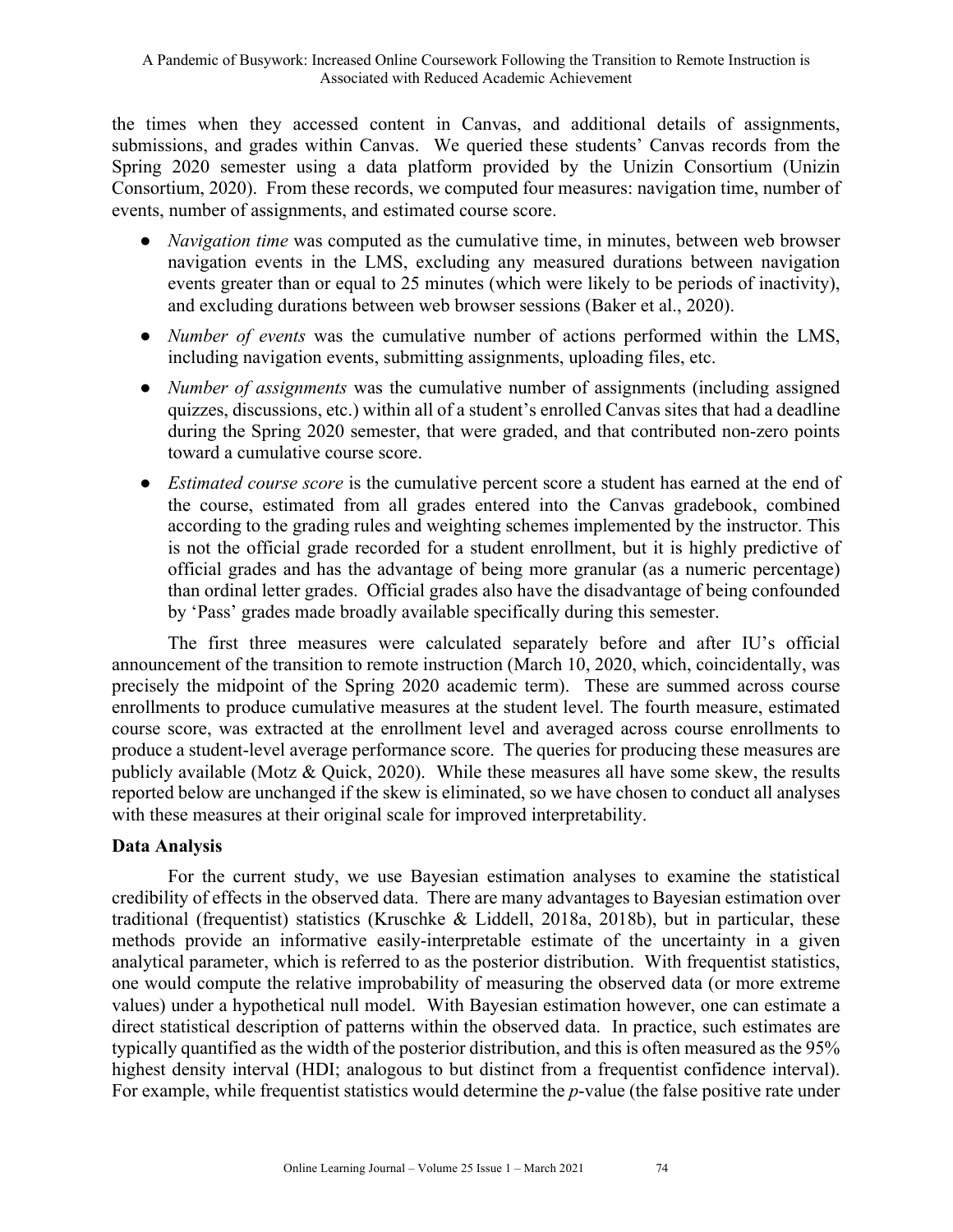the null model) associated with a *t*-statistic and degrees of freedom, calculated from a difference of 9.4 as *t*(8866)= 10.2, *p* < 0.01, with Bayesian estimation methods, one would instead measure the uncertainty of an estimated difference of 9.4 with a corresponding 95% HDI: 7.6 to 11.2. If the 95% HDI of a difference estimate excludes zero (and also excludes values that are close to zero), one can infer that the difference is credibly different from zero. Throughout the remainder of the article, all differences are reported with the lower- and upper-bounds of their corresponding 95% HDI estimates.

Most statistical analyses in this study are carried out under the framework of a Bayesian generalized linear model, using the brms package for R (Bürkner, 2017). As is the default in brms, model parameters were estimated using the No-U-Turn Sampler (NUTS; Hoffman & Gelman, 2014), using 4,000 steps across four chains, following 2,000 warm-up iterations in each chain. Model convergence was evaluated by visual inspection of the chains, and by the potential scale reduction factor,  $\hat{R}$  (Gelman & Rubin, 1992).  $\hat{R}$  was less than 1.01 for each model coefficient (values of 1.00 reflect ideal model convergence).

For some other analyses in this study, the outcome variables were responses to survey items, measured on a five-point Likert scale of agreement. Rather than treat ordered responses as metric values, we carried out these analyses using the ordered-probit model (Liddell & Kruschke, 2018). The posterior distribution was estimated using Markov chain Monte Carlo (MCMC), using Gibbs sampling in JAGS (Plummer, 2003), with the runjags package (Denwood, 2016) for R. The effective sample sizes for the parameters of interest were at least 50,000, well above the recommended 10,000 (Kruschke, 2014).

An analysis script, written in R, that carries out all analyses on provided de-identified data is publicly available at https://osf.io/qwsrk/.

#### **Results**

As expected, when courses transitioned to remote instruction due to COVID-19, there was an increase in the cumulative number of assignments students were expected to complete in the learning management system. Prior to the transition, the average student had 58.6 graded assignments with due dates  $(SD = 40.2)$ ; after the transition, the average student had 68.0 such assignments  $(SD = 47.4)$  over equivalent durations of time (eight weeks in both; finals week is excluded). This increase in the number of assignments across the full sample (average 9.4 more assignments over the second half of the semester) is credibly non-zero (95% HDI: 7.6 to 11.2).

From students' perspectives, the large majority of respondents (72.5%) marked *Agree* or *Strongly agree* to the statement "It took more effort to complete my coursework" after courses transitioned to remote instruction. Compared with students who did not agree that their coursework took more effort, students who agreed had correspondingly larger increases in the number of assignments they were expected to complete (mean = 4.2 more assignments; 95% HDI: 2.1 to 6.3), providing evidence that their self-reported increase in effort was at least partially associated with the quantity of coursework.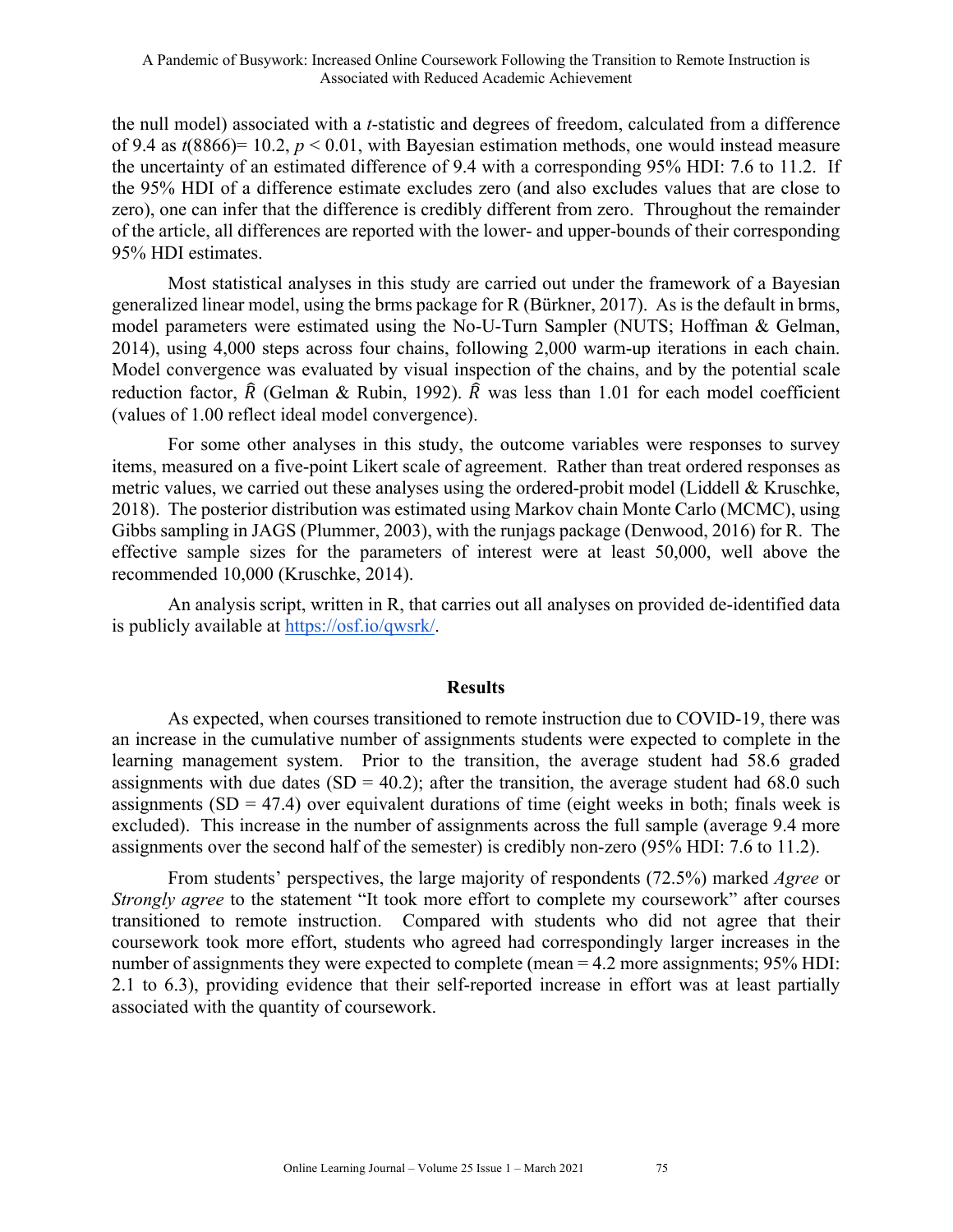# **Figure 1**



*Self-reported Effort and Objective Measures of Coursework and Student Activity.*

It took more effort to complete my coursework.

*Note.* Error bars show +/-1 standard error. Pre-transition is the 8-week period prior to the announcement of the institution's immediate transition to remote instruction. Post-transition is the 8 week period during remote instruction (which does not include finals week).

Moreover, students who agreed that it took more effort to complete their coursework following the transition to remote instruction also showed evidence of larger increases in their amount of activity in the LMS. While the full sample spent more time in Canvas during the second half of the semester (mean pre-transition  $= 1,035$  minutes, post-transition  $= 1,159$  minutes) and had more events in Canvas (mean pre-transition  $= 1,257$  events, post-transition  $= 1,374$ ), these average increases were credibly larger for students who agreed that it took more effort to complete their coursework: 88.7 additional minutes pre-to-post-transition (95% HDI: 51.4 to 126.0), and 66.6 additional events pre-to-post-transition (95% HDI: 27.8 to 105.7). These increases are shown in Figure 1.

Overall, students had more online assignments and invested more time on their online coursework after the transition to remote instruction. By dividing the amount of navigation time spent in the LMS by the number of assignments in the LMS, we can produce a normalized timeper-assignment measure. Averaging across all participants, the average time per assignment was 25.4 minutes pre-transition, and 22.6 minutes post-transition, a credible overall decrease (mean = -2.46; 95% HDI: -4.4 to -0.6). So even while students spent more time in the LMS after the transition to remote instruction, students generally spent less time on each assignment. However, this post-transition decrease in time-per-assignment was not reliably different for students who reported increased effort in their coursework (mean = -0.6; 95% HDI: -2.8 to 1.7). Thus, students who reported increased effort post-transition invested roughly proportionate amounts of time on a *per-assignment* basis as their peers who did not report increased effort. Thus, it was not the case that students who reported more effort had more demanding assignments after the transition to remote instruction. Instead, it would appear that students who reported more effort simply had more work to complete than their peers.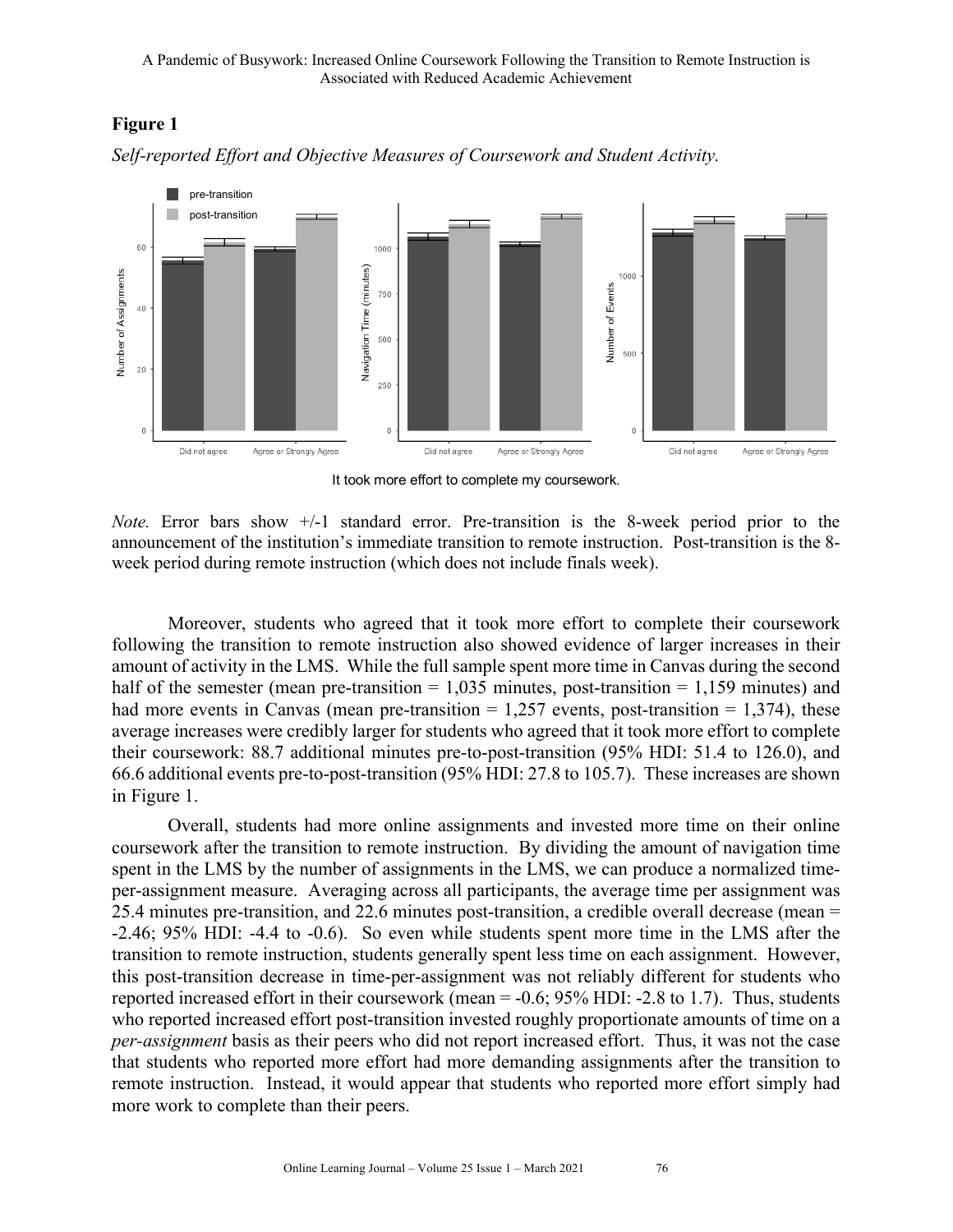Students' average estimated cumulative percent score (averaging across Canvas course sites) was  $77.7\%$  (SD = 17.1). When responding to the statement "I earned lower grades than I expected," 39.5% of students *Agreed* or *Strongly agreed*, and 44.6% *Agreed* or *Strongly agreed* with the statement "I felt I was successful as a college student."

Students who self-reported that they invested more effort also reported lower levels of agreement that they were successful as a college student (mean difference in agreement  $= -0.93$ ; 95% HDI: -1.0 to -0.8), and higher levels of agreement that they earned lower grades than they expected (mean difference in agreement  $= 1.28$ ; 95% HDI: 1.2 to 1.4). See Figure 2.

# **Figure 2**



*Self-reported Effort and Self-reported Academic Achievement.*

*Note.* SD = Strongly disagree, D = Disagree, N = Neither agree nor disagree,  $A = Agee$ , SA = Strongly agree. Numbers (and corresponding shading) are cell frequencies.

The self-reported negative correlation between effort and achievement is corroborated by estimated grades within Canvas. Students who agreed that they invested more effort earned lower scores (77.0%) than their peers who did not report more effort (80.3%), and this -3.3% difference is also credibly non-zero (95% HDI: -4.0 to -2.5).

## **Discussion**

When college courses transitioned to remote instruction due to the COVID-19 pandemic, student workload within the online learning management system generally increased (16% increase in the number of assignments over an equivalent period of time). This increase is expected and unsurprising, considering that the LMS became the *de facto* medium for student learning and course administration when face-to-face instruction was suspended. For some students, this increased volume of online assignments may have corresponded to a net *decrease* in their amount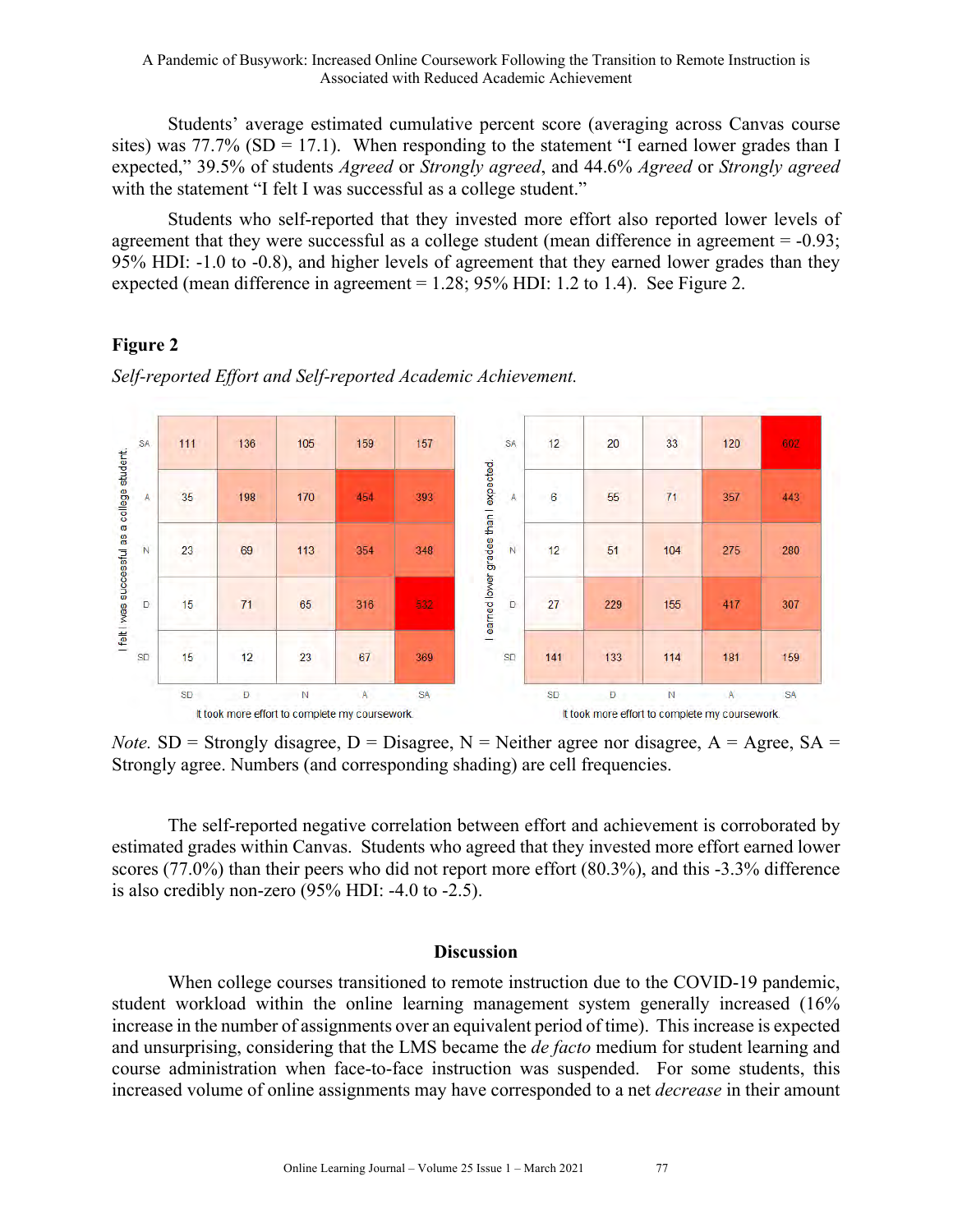of coursework, if, for example, these online assignments replaced a larger number or more difficult set of in-person learning activities and assessments.

But for the substantial majority of students (72%), the increased online workload corresponded to a net *increase* in the amount of coursework, as indicated by their self-reported increase in effort following the transition to remote instruction. These students' claims of increased effort were validated, in comparison with their peers who did not report increased effort, using objective measures of coursework and activity. We found that students who agreed that they invested more effort in their coursework had more assignments, spent more time, and performed more actions in the LMS than their peers.

Normally, one might expect that an increased number of learning activities and increased effort on these learning activities would correspond with improved academic outcomes, as is typically the case in learning analytics examinations (Cerezo et al., 2016; Conijn et al., 2017; Joksimović et al., 2015; Motz et al., 2019; You, 2016; Yu & Jo, 2014). However, we observed precisely the opposite. Students who invested more effort in their coursework reported that they felt less successful and that they earned lower grades than expected. We corroborated these selfreport measures with students' performance scores from the LMS, finding that students who invested more effort after the transition to remote instruction received measurably lower grades than their peers who did not report increased effort.

Why was added effort associated with lower outcomes? Students who reported more effort were not investing more effort on a *per-assignment* basis than their peers, which is suggestive that their assignments were not simply more difficult (which might have caused lower grades due to more challenging assessments). Rather, we infer that students who invested greater effort simply had a larger volume of comparable assignments to complete.

Increased effort can sometimes make students feel less successful, even when the task is beneficial for learning. Paradoxically, perceiving oneself as engaging in effort can sometimes make a person feel like they have lower competence (Nicholls, 1984; Tsay & Banaji, 2011), and can make a beneficial learning activity feel less efficacious (Kirk-Johnson et al., 2019), and this might have explained the negative correlation between self-reported effort and self-reported success following the transition to remote instruction. But if this were the whole story, we should have observed that students who were tasked to invest more effort would have learned more from the additional assignments, an effect generally referred to as "desirable difficulties" (Bjork, 1994; McDaniel & Butler, 2011), and would thus have been expected to receive higher performance scores. Instead, we observed lower grades among those students who reported increased effort.

The pattern of increased effort associated with worse outcomes is also partially consistent with "wheel-spinning" behavior sometimes observed in online tutoring systems (Beck & Gong, 2013; Fang et al., 2017). Wheel-spinning occurs when a student fails to achieve mastery of a learning goal despite investing increased effort and time in the learning activity, and oftentimes wheel-spinning ultimately leads to struggle and disengagement. But the current study found that students who were investing increased effort and time during the period of remote instruction were not perseverating on their assignments. Instead, they were investing comparable amounts of time on a *per-assignment* basis as their peers, and thus wheel-spinning provides an inadequate account for these patterns.

Ruling out these simple explanations brings us no closer toward a comprehensive specific account for the negative correlation between effort and achievement. Indeed, a single account is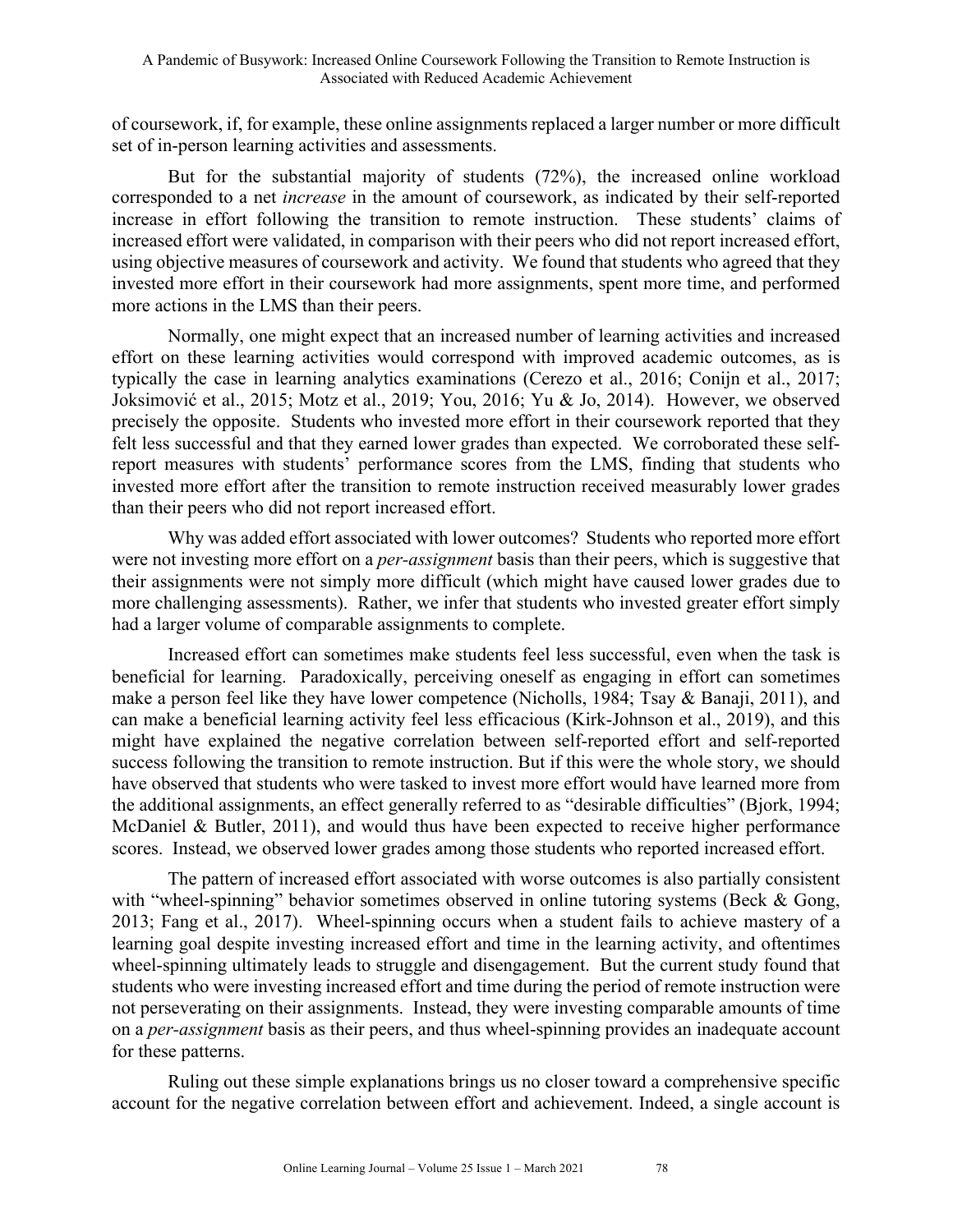unlikely to exist. Considering the scope of disruption to education and daily life during the COVID-19 pandemic, we see no reason to presume a single distinct explanation for why added effort resulted in worse academic outcomes during the second half of the Spring 2020 semester. Instead, we advance three possible hypotheses, which are not mutually exclusive: (1) the online learning activities assigned during remote instruction were misaligned from the evaluative assessments that determined students' grades; (2) students were generally unprepared to manage an increased online workload within the circumstances of rapidly updated course requirements, which necessarily created more confusion and provided more opportunities to fall behind; and most obviously, (3) the difficulties of daily life during the pandemic were disproportionately burdensome for students who had larger workloads. These three explanations were repeatedly raised in informal conversations with students, and were also evident in informal analysis of responses to open-ended survey items.

## **Misalignment between learning activities and educational assessment.**

When instructors transitioned their coursework online, they created learning activities rapidly, largely without expertise in the design of online courses (Carey, 2020), and thus without careful consideration of how these activities would help students become prepared for course assessments. The rapidity of these changes also likely led to viewing online course tools in more operational terms. That is, instructors focused on enabling students to access and complete materials, presumably in correspondence to their previous face-to-face designs. The lack of consideration on the distinct intersections between the technical and pedagogical aspects of their teaching before and after the transition likely contributed to this misalignment. If students perceived that they were merely being kept busy while not advancing toward improved learning, their engagement in learning activities would have suffered, hence our use of the term "busywork" (Malikow, 2007; White, 2009). When students lack motivation to stay engaged in coursework, effort invested in learning activities can be negatively correlated with academic achievement (Tze et al., 2015). These issues present ongoing challenges and opportunities in the development of technology to support teaching and learning (Selwyn, 2020). It is therefore not surprising that a quick solution to the unprecedented transition to remote instruction was to implement more online assignments, and that increased engagement in these quick solutions had negative consequences.

## **More opportunities to fall behind.**

A class assignment, particularly when it is graded with a due date, is not only a learning activity, it is also an evaluation. Adding more assignments like this not only provides incrementally more opportunities for engagement, but it also institutes more deadlines to remember, submissions to manage, feedback to interpret, and so on. In this study, the average student had 68 assignments to complete during the last 8 weeks of the spring semester—more than one graded online deadline every day; those who reported increased effort during remote instruction had even more. There is a practical limit to the amount of coursework that students can constructively manage. Whatever this limit may be, we might expect that when students approach this limit, they will be investing more effort but will be experiencing difficulty with time management, will miss deadlines, and will not be reflecting on feedback, each of which will clearly lower performance. Under better circumstances (before the pandemic), college students would have had more flexibility to manage their coursework, as university communities provided housing, food, computer workstations, high-speed internet, and study spaces. Without these amenities, and facing an increasing volume of assignments, college students would reasonably be expected to struggle.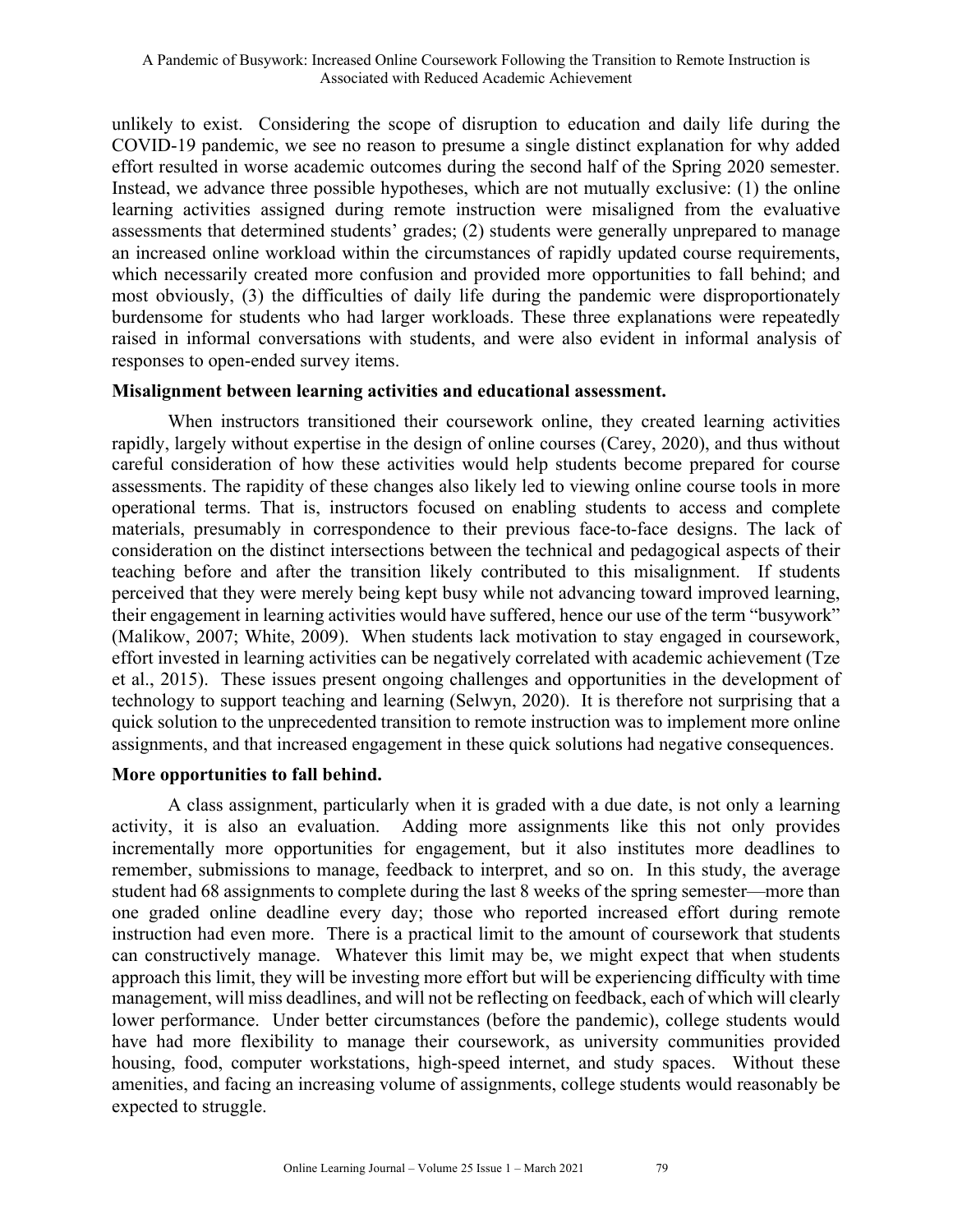#### **Life getting in the way of increased coursework.**

The proverbial elephant-in-the-room is the COVID-19 pandemic, which exerted oppressive effects on daily life far beyond the instructional format of college courses. Anecdotes in open-ended survey responses describe college students abruptly needing to provide full-time care for younger and/or older relatives, struggling to find work to supplement family income following loss of employment, being unable to access the Internet because utility companies stopped making in-home visits, and heart-wrenching concerns related to personal safety, physical and mental health, and housing and food security. Balancing challenges such as these against an increasingly demanding workload would have been untenable. While some students mustered additional effort during the period of remote instruction, this additional effort may have created additional challenges in daily life that interfered with performance on learning assessments.

Importantly, these findings should not be interpreted as an indictment against college instructors. On the contrary, in the face of the COVID-19 pandemic, teachers were faced with an absurd and unprecedented challenge: to immediately adapt all of their course materials to a new instructional medium. The quality of this instruction is not under evaluation, as teachers were not given the time or training that would normally be necessary for a major revision of course design into an online format (Stewart et al., 2010). On the other side of the coin, effective online learning is believed to require self-regulation skills, particularly time-management and self-efficacy (Broadbent & Poon, 2015), and students may have been similarly unprepared for the transition. This study's findings should also not be interpreted as an indictment against the university, which fittingly offered Pass grades in order to sustain students' academic progress despite the difficulties of remote instruction. Moreover, both teachers and students had to endure more pressing challenges of the pandemic in their personal lives. In the grand scheme of things, this study views a massively catastrophic global event through the relatively narrow lens of college student learning. Our findings might be interpreted as retrospective historical observations of a specific aspect of the COVID-19 pandemic, and should not be interpreted as contributing directly to generalizable theory on online teaching or learning (Tobin, 2020). But with consideration of its context, we can still learn from history.

When instructional faculty were suddenly forced to explore the contemporary online learning toolkit, they produced a substantial volume of assignments that seemingly provided little value for student learning. In a sense, this finding aligns with broader trends in online education. Prior to COVID-19, transitioning to online courses has been driven by a mix of technological availability, university initiatives, and market demand, with quality of education sometimes a "variable" rather than a fixed boundary condition (Ortagus & Tyler Derreth, 2020). Similarly, during remote instruction our contemporary educational technology toolkit provided plentiful functionality to keep our students busy, but evidently, perceived quality was in short supply. In the future, the design, development, and adoption of learning technologies might prioritize effectiveness over mere functionality, so that student engagement with this technology is less likely to be associated with reduced academic achievement.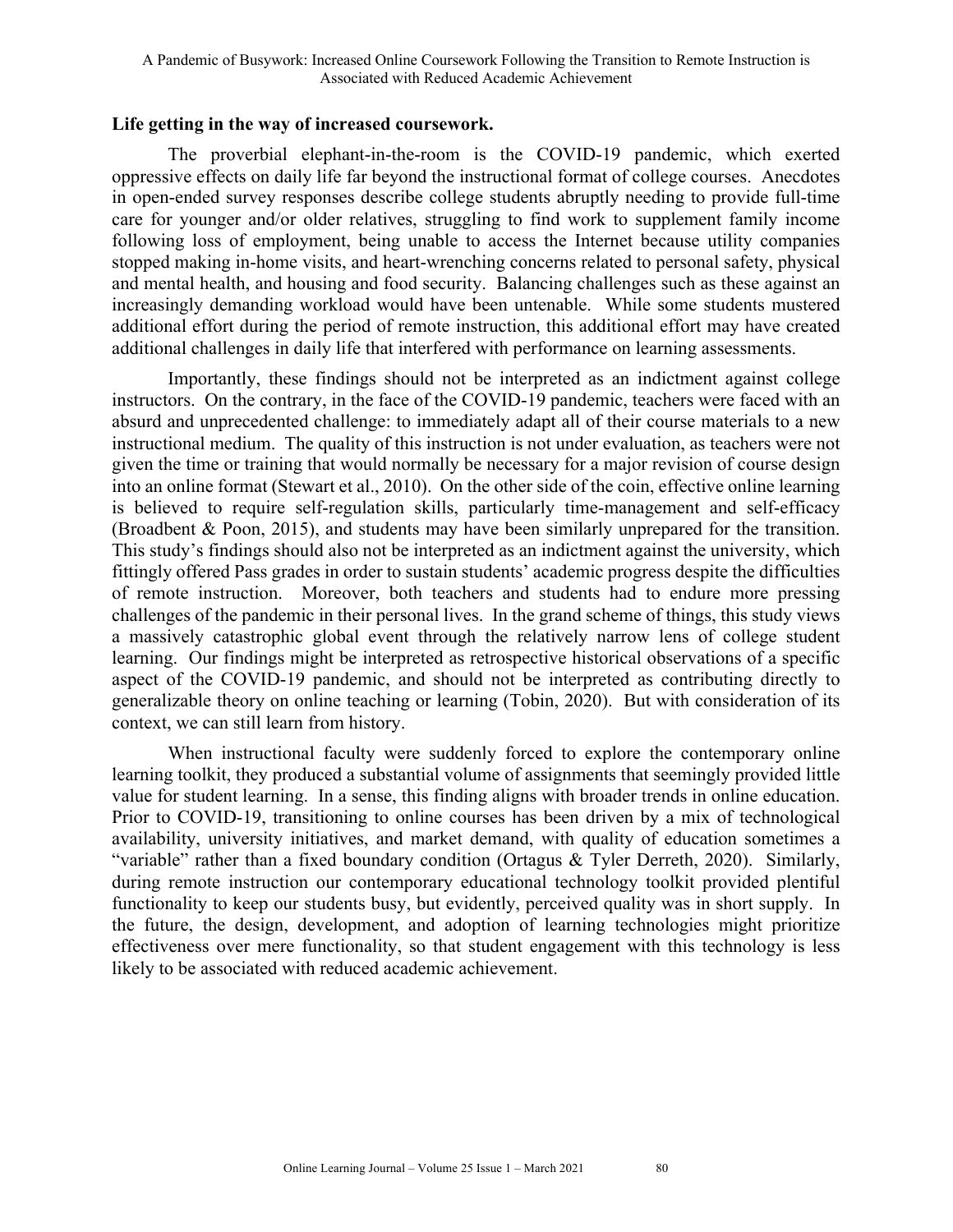## **Author Note**

Benjamin A. Motz <sup>1,2</sup> **iD** https://orcid.org/0000-0002-0379-2184 Joshua D. Quick<sup>1</sup> **b** https://orcid.org/0000-0001-5921-4984 Julie A. Wernert <sup>3</sup> **b** https://orcid.org/0000-0002-5705-9527 Tonya A. Miles  $3\bullet$  https://orcid.org/0000-0003-1354-5782

<sup>1</sup> eLearning Research and Practice Lab, Pervasive Technology Institute, Indiana University 2 Department of Psychological and Brain Sciences, Indiana University <sup>3</sup> Cyberinfrastructure Assessment and Evaluation, Pervasive Technology Institute, Indiana University

All study materials, data, and analysis scripts are publicly available at https://osf.io/qwsrk/. This research was made possible by support from the Indiana University Office of the Vice President for Research and from Schmidt Futures, a philanthropic initiative co-founded by Eric and Wendy Schmidt. We appreciate the contributions and assistance of Erica Moore, Craig Stewart, Stacy Morrone, Judy Ouimet, and Todd Schmitz.

Correspondence concerning this article should be addressed to Benjamin Motz, eLearning Research and Practice Lab, 1320 East 10th Street, Bloomington, IN, 47405. Email: bmotz@indiana.edu.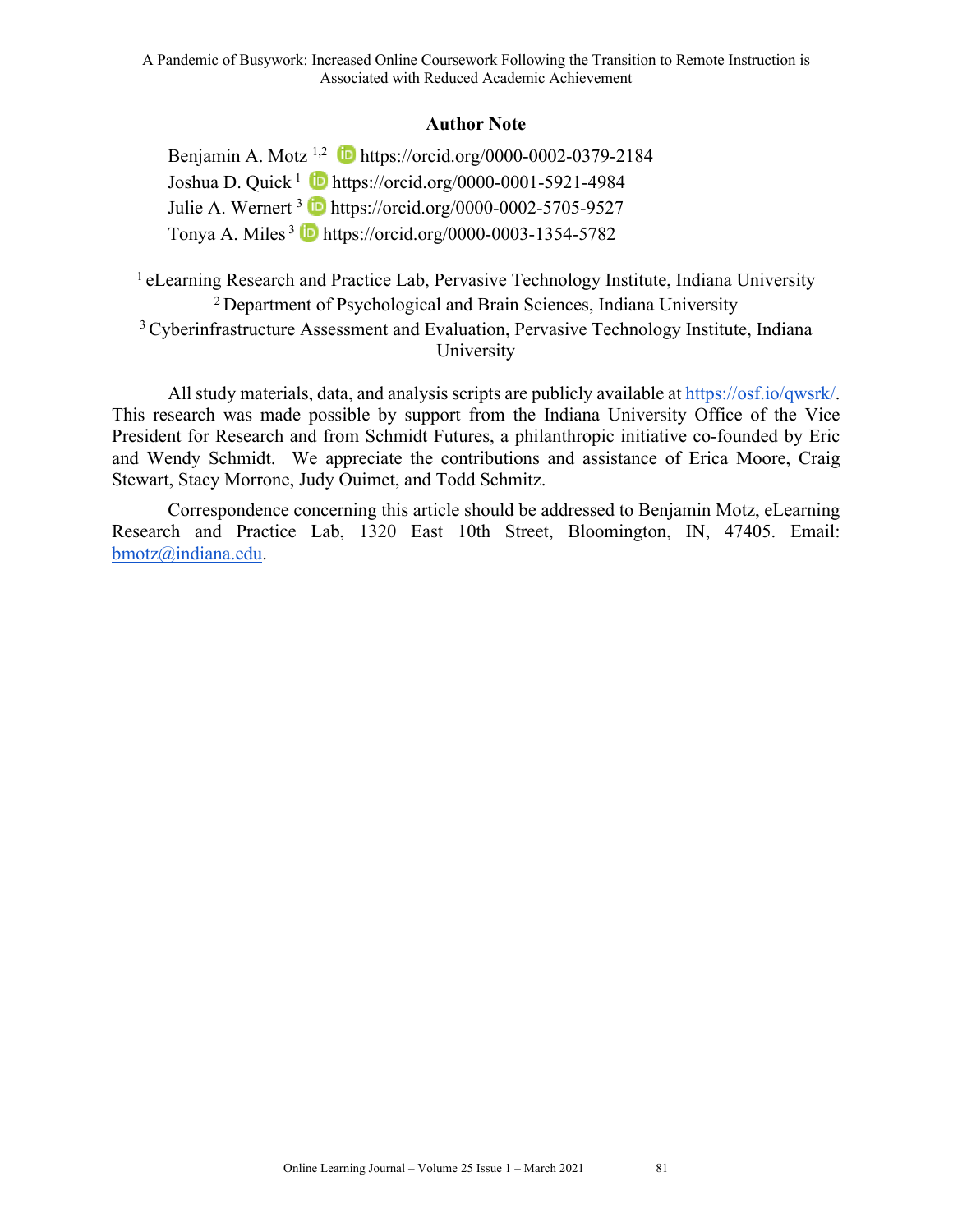# **References**

- Baker, R., Xu, D., Park, J., Yu, R., Li, Q., Cung, B., Fischer, C., Rodriguez, F., Warschauer, M., & Smyth, P. (2020). The benefits and caveats of using clickstream data to understand student self-regulatory behaviors: opening the black box of learning processes. *International Journal of Educational Technology in Higher Education, 17*, 13. https://doi.org/10.1186/s41239-020-00187-1
- Beck, J. E., & Gong, Y. (2013). Wheel-spinning: Students who fail to master a skill. *Proceedings of the International Conference of Artificial Intelligence in Education (AIED)*, 431–440. https://doi.org/10.1007/978-3-642-39112-5\_44
- Bjork, R. A. (1994). Memory and metamemory considerations in the training of human beings. In J. Metcalfe & A. P. Shimamura (Eds.), *Metacognition: Knowing about knowing* (p. 185–205). The MIT Press.
- Broadbent, J., & Poon, W. L. (2015). Self-regulated learning strategies & academic achievement in online higher education learning environments: A systematic review. *The Internet and Higher Education, 27*, 1–13. https://doi.org/10.1016/j.iheduc.2015.04.007
- Bürkner, P.-C. (2017). brms: An R package for Bayesian multilevel models using Stan. *Journal of Statistical Software, 80*(1), 1-28. https://doi.org/10.18637/jss.v080.i01
- Carey, K. (2020, March 13). Everybody ready for the big migration to online college? Actually, no. *The New York Times*. https://www.nytimes.com/2020/03/13/upshot/coronavirusonline-college-classes-unprepared.html
- Cerezo, R., Sánchez-Santillán, M., Paule-Ruiz, M. P., & Núñez, J. C. (2016). Students' LMS interaction patterns and their relationship with achievement: A case study in higher education. *Computers & Education, 96*, 42–54. https://doi.org/10.1016/j.compedu.2016.02.006
- Lang, C., Siemens, G., Wise, A., & Gasevic, D. (2017). *Handbook of Learning Analytics.* Society for Learning Analytics Research (SoLAR). https://doi.org/10.18608/hla17
- Conijn, R., Snijders, C., Kleingeld, A., & Matzat, U. (2017). Predicting Student Performance from LMS Data: A Comparison of 17 Blended Courses Using Moodle LMS. *IEEE Transactions on Learning Technologies, 10*(1), 17–29. https://doi.org/10.1109/TLT.2016.2616312
- Cooper, H. (1989). *Homework*. New York: Longman.
- Day, T. (2015). Academic continuity: Staying true to teaching values and objectives in the face of course interruptions. *Teaching & Learning Inquiry: The ISSOTL Journal, 3*(1), 75–89. https://doi.org/10.2979/teachlearninqu.3.1.75
- Denwood, M. (2016). runjags: An R package providing interface utilities, model templates, parallel computing methods and additional distributions for MCMC models in JAGS. *Journal of Statistical Software, 71*(9), 1–25. https://doi.org/10.18637/jss.v071.i09
- Dettmers, S., Trautwein, U., Lüdtke, O., Kunter, M., & Baumert, J. (2010). Homework works if homework quality is high: Using multilevel modeling to predict the development of achievement in mathematics. *Journal of Educational Psychology, 102*(2), 467–482. https://doi.org/10.1037/a0018453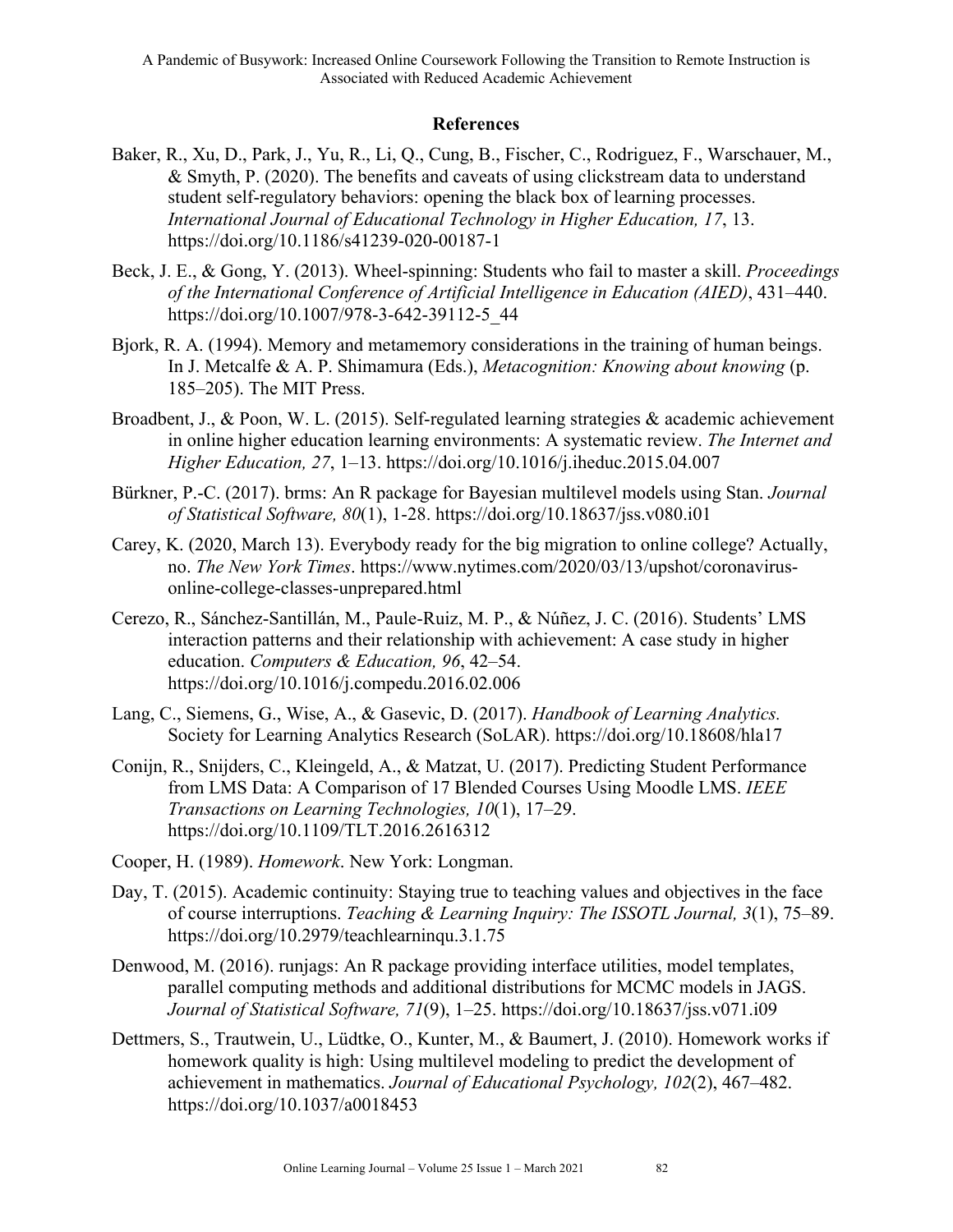- Fang, Y., Nye, B., Pavlik, P., Xu, Y. J., Graesser, A., & Hu, X. (2017). Online Learning Persistence and Academic Achievement. In *Proceedings of the 10th International Conference on Educational Data Mining*. https://eric.ed.gov/?id=ED596608
- Gelman, A., & Rubin, D. B. (1992). Inference from iterative simulation using multiple sequences. *Statistical Science: A Review Journal of the Institute of Mathematical Statistics, 7*(4), 457–472. https://doi.org/10.1214/ss/1177011136
- Hoffman, M. D., & Gelman, A. (2014). The No-U-Turn sampler: adaptively setting path lengths in Hamiltonian Monte Carlo. *Journal of Machine Learning Research, 15*(1), 1593–1623. https://doi.org/10.5555/2627435.2638586
- Joksimović, S., Gašević, D., Loughin, T. M., Kovanović, V., & Hatala, M. (2015). Learning at distance: Effects of interaction traces on academic achievement. *Computers & Education, 87*, 204–217. https://doi.org/10.1016/j.compedu.2015.07.002
- Keith, T. Z. (1988). Using path analysis to test the importance of manipulable influences on school learning. *School Psychology Review, 17*(4), 637–643. https://doi.org/10.1080/02796015.1988.12085381
- Kirk-Johnson, A., Galla, B. M., & Fraundorf, S. H. (2019). Perceiving effort as poor learning: The misinterpreted-effort hypothesis of how experienced effort and perceived learning relate to study strategy choice. *Cognitive Psychology,* 115, 101237. https://doi.org/10.1016/j.cogpsych.2019.101237
- Kruschke, J. (2014). *Doing Bayesian Data Analysis: A Tutorial with R, JAGS, and Stan*. Academic Press.
- Kruschke, J. K., & Liddell, T. M. (2018a). Bayesian data analysis for newcomers. *Psychonomic Bulletin & Review, 25*(1), 155–177. https://doi.org/10.3758/s13423-017-1272-1
- Kruschke, J. K., & Liddell, T. M. (2018b). The Bayesian New Statistics: Hypothesis testing, estimation, meta-analysis, and power analysis from a Bayesian perspective. *Psychonomic Bulletin & Review, 25*(1), 178–206. https://doi.org/10.3758/s13423-016-1221-4
- Liddell, T. M., & Kruschke, J. K. (2018). Analyzing ordinal data with metric models: What could possibly go wrong? *Journal of Experimental Social Psychology, 79*, 328–348. https://doi.org/10.1016/j.jesp.2018.08.009
- Malikow, M. (2007). Professors' irritating behavior study. *College Student Journal, 41*(1), 25- 33.
- McDaniel, M. A., & Butler, A. C. (2011). A contextual framework for understanding when difficulties are desirable. *Successful Remembering and Successful Forgetting: A Festschrift in Honor of Robert A. Bjork,* 175–198.
- Mervosh, S., & Swales, V. (2020, March 12). Colleges and universities cancel classes and move online amid coronavirus fears. *The New York Times*. https://www.nytimes.com/article/coronavirus-closings.html
- Motz, B., Quick, J., Schroeder, N., Zook, J., & Gunkel, M. (2019). The validity and utility of activity logs as a measure of student engagement. *Proceedings of the 9th International Conference on Learning Analytics & Knowledge*, 300–309. https://doi.org/10.1145/3303772.3303789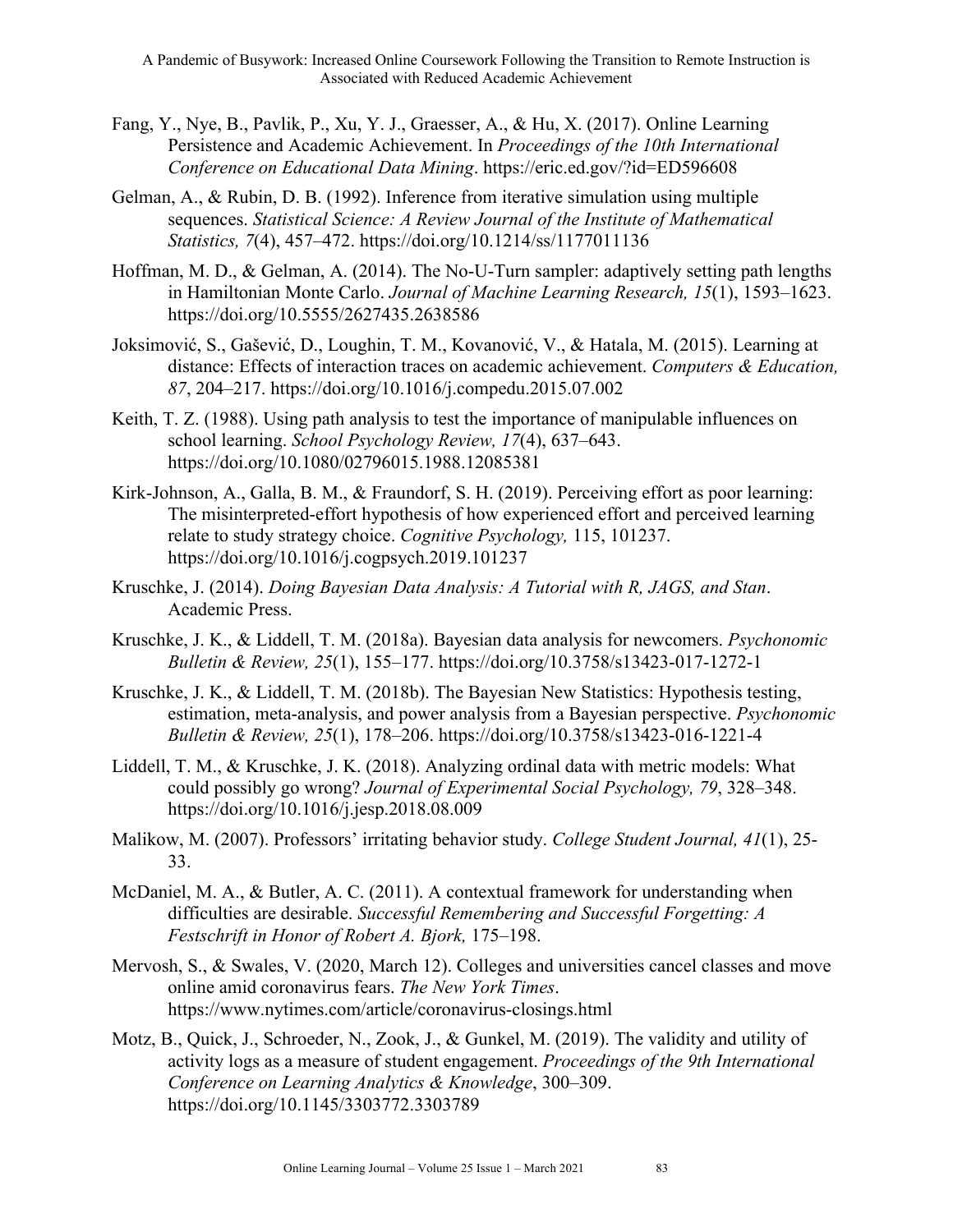A Pandemic of Busywork: Increased Online Coursework Following the Transition to Remote Instruction is Associated with Reduced Academic Achievement

- Motz, B., & Quick, J. (2020). *Student eLearning Metrics Joined with COVID-19 Survey Responses, Data Extract and Query Execution Logs*, IUScholarWorks. doi:10.5967/99jc-8578
- Nicholls, J. G. (1984). Achievement motivation: Conceptions of ability, subjective experience, task choice, and performance. *Psychological Review, 91*(3), 328-346. https://doi.org/10.1037/0033-295X.91.3.328
- Ortagus, J. C., & Tyler Derreth, R. (2020). "Like Having a Tiger by the Tail": A Qualitative Analysis of the Provision of Online Education in Higher Education. *Teachers College Record, 122*(2). https://www.tcrecord.org/Content.asp?contentid=23025
- Plummer, M. (2003). JAGS: A program for analysis of Bayesian graphical models using Gibbs sampling. In *Proceedings of the 3rd International workshop on Distributed Statistical Computing (DSC 2003).*
- Roll, I., & Winne, P. H. (2015). Understanding, evaluating, and supporting self-regulated learning using learning analytics. *Journal of Learning Analytics, 2*(1), 7-12. https://doi.org/10.18608/jla.2015.21.2
- Rosário, P., Carlos Núñez, J., Vallejo, G., Nunes, T., Cunha, J., Fuentes, S., & Valle, A. (2018). Homework purposes, homework behaviors, and academic achievement. Examining the mediating role of students' perceived homework quality. *Contemporary Educational Psychology, 53*, 168–180. https://doi.org/10.1016/j.cedpsych.2018.04.001
- SchWeber, C. (2013). Survival Lessons: Academic Continuity, Business Continuity, and Technology. In P. Van den Bossche, W. H. Gijselaers, & R. G. Milter (Eds.), *Facilitating Learning in the 21st Century: Leading through Technology, Diversity and Authenticity* (pp. 151–163). Springer Netherlands. https://doi.org/10.1007/978-94-007-6137-7\_9
- Selwyn, N. (2020). *Telling Tales on Technology: Qualitative Studies of Technology and Education*. Routledge.
- Stewart, B. L., Goodson, C., & Miertschin, S. L. (2010). Off-site faculty: Perspectives on online experiences. *Quarterly Review of Distance Education, 11*(3), 187-191. https://eric.ed.gov/?id=EJ914170
- Sun, M., Du, J., & Xu, J. (2019). Are homework purposes and student achievement reciprocally related? A longitudinal study. *Current Psychology*. https://doi.org/10.1007/s12144-019- 00447-y
- Tobin, T. J. (2020, March 25). Now is not the time to assess online learning. *The Chronicle of Higher Education*. https://www.chronicle.com/article/now-is-not-the-time-to-assessonline-learning/
- Trautwein, U. (2007). The homework–achievement relation reconsidered: Differentiating homework time, homework frequency, and homework effort. *Learning and Instruction, 17*(3), 372–388. https://doi.org/10.1016/j.learninstruc.2007.02.009
- Trautwein, U., & Köller, O. (2003). The relationship between homework and achievement—still much of a mystery. *Educational Psychology Review, 15*(2), 115–145. https://doi.org/10.1023/A:1023460414243